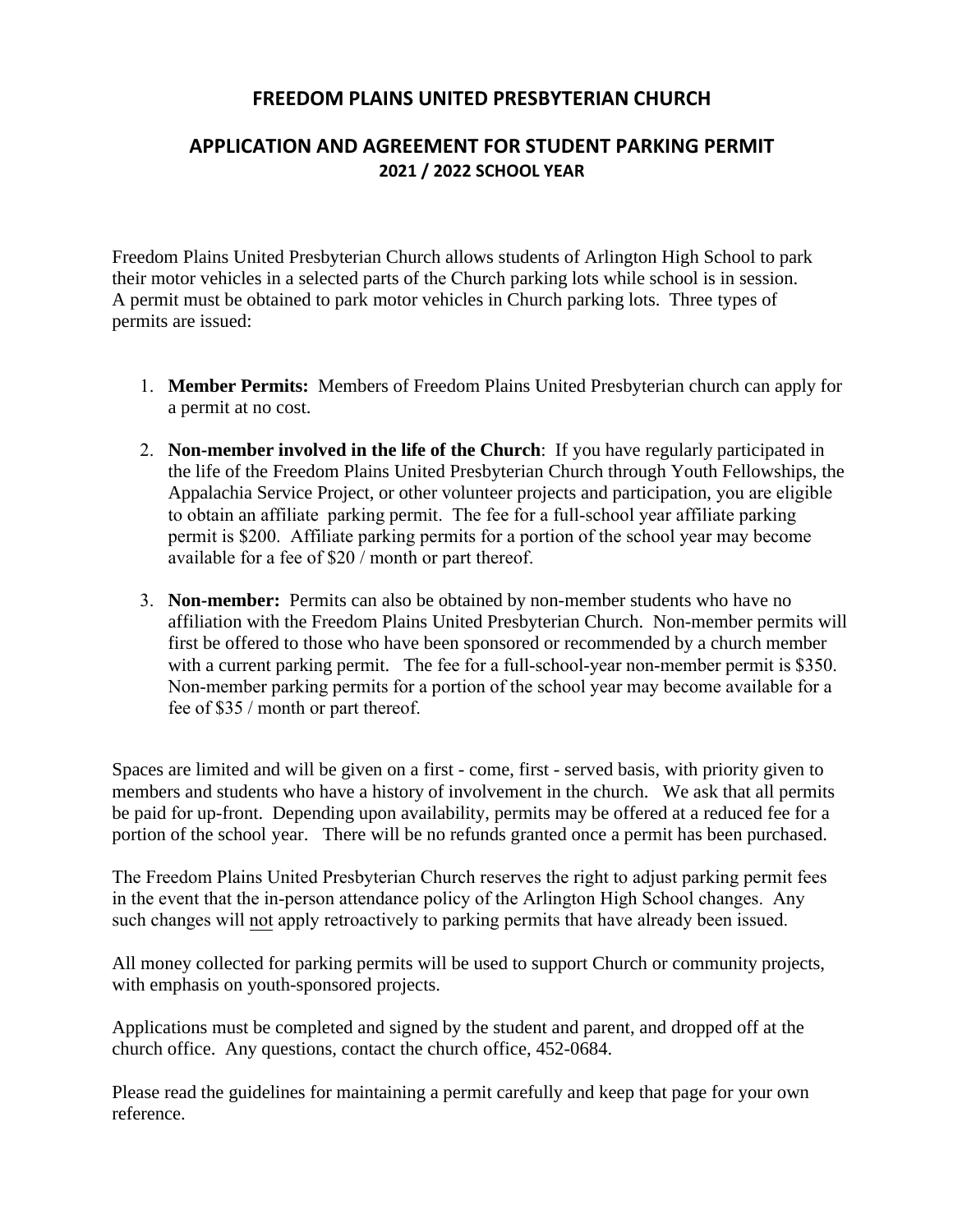#### **FREEDOM PLAINS UNITED PRESBYTERIAN CHURCH**

# **APPLICATION AND AGREEMENT FOR STUDENT PARKING PERMIT 2021 / 2022 SCHOOL YEAR**

| Phone Numbers: Home: (_____)______________________________Cell or Other Alternate: (_____)___________________                                                                                            |            |  |
|----------------------------------------------------------------------------------------------------------------------------------------------------------------------------------------------------------|------------|--|
|                                                                                                                                                                                                          |            |  |
| Your affiliation with the Freedom Plains United Presbyterian Church:                                                                                                                                     |            |  |
| Non-member Active in Church Life<br>Member                                                                                                                                                               | Non-Member |  |
| If you are a non-member who has been is actively participating in Church life, please list activities that<br>you have recently participated in and the dates of your participation in those activities: |            |  |
| Parents' names and phone numbers (if different):                                                                                                                                                         |            |  |
|                                                                                                                                                                                                          |            |  |
|                                                                                                                                                                                                          |            |  |
| Reference (if any) name and contact information: (church member or community organization)                                                                                                               |            |  |
|                                                                                                                                                                                                          |            |  |
| Car Information                                                                                                                                                                                          |            |  |
|                                                                                                                                                                                                          |            |  |
| Color:                                                                                                                                                                                                   |            |  |
|                                                                                                                                                                                                          |            |  |

I have read, understand, and agree to abide by the requirements for maintaining a student parking permit at the Freedom Plains United Presbyterian Church.

In consideration for the opportunity to use the parking facilities of the Freedom Plains United Presbyterian Church, the undersigned persons agree to defend, indemnify and hold harmless the Church and its officers, trustees, employees, representatives, and members from any and all claims, liabilities, losses, damages, actions, costs, and expenses including, but not limited to, bodily injury, personal injury,emotional injury, wrongful death, property damage, or financial loss directly or indirectly arising from the applicant's use of Church parking facilities. With the exception of willful or grossly negligent conduct on the part of the Church or its officers, trustees, employees, representatives, or members, applicant hereby assumes all risk of damage to property or injury to person directly or indirectly related to applicant's use of the Church's parking facilities and applicant hereby waives all claims in respect thereof against the Church.

| Student's Signature: | Date. |
|----------------------|-------|
|                      |       |
| Parent's Signature:  | Date: |
|                      |       |